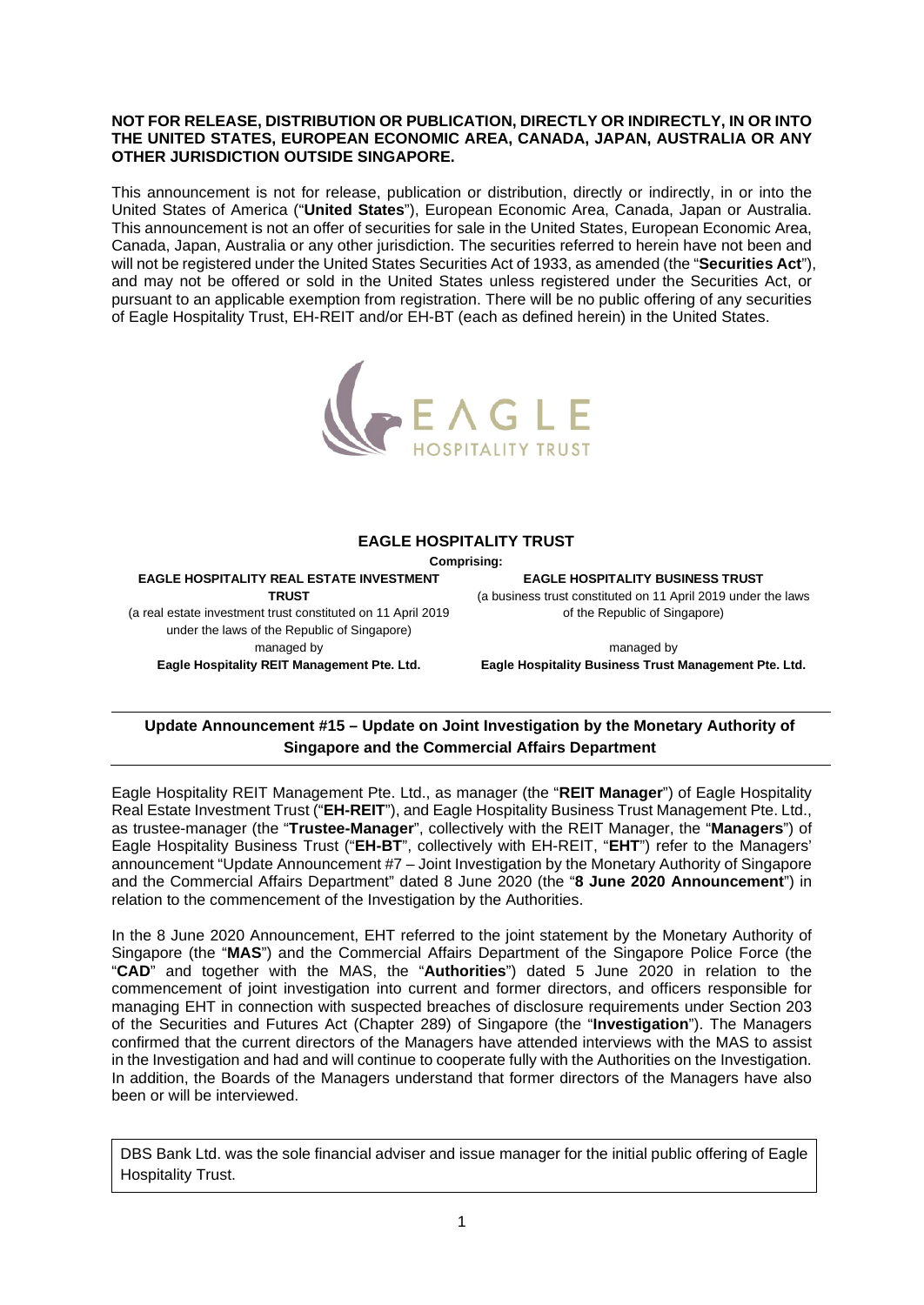Unless otherwise defined, all capitalised terms used and not defined herein shall have the same meanings as given to them in the 8 June 2020 Announcement.

EHT understands that as part of the ongoing Investigations, on 1 October 2020, all of the current and former Singapore-based directors of the Managers, being Mr. Lau Chun Wah @ Davy Lau, Mr. Tan Wee Peng Kelvin, Mr. Tarun Kataria, Mr. Salvatore G. Takoushian, Mr. Carl Gabriel Florian Stubbe and Ms. Ng Kheng Choo were arrested and released on bail on reasonable suspicion that Section 203 read with Section 331 of the Securities and Futures Act (Chapter 289) of Singapore may have been breached.

EHT further understands that the Investigations are still ongoing and none of the aforementioned individuals have been charged for any offence nor do the arrests necessarily signify that there will be charges.

The Managers and their Directors continue to cooperate fully with the Authorities on the Investigation and are unable to provide further details at this time. The Managers will provide further updates as appropriate as and when there are any material developments on the Investigation.

In the meantime, further to the Managers' earlier announcements including in particular the announcement "Update Announcement #10" dated 23 July 2020, the current directors of the Managers will continue to serve on the Boards of Directors of the Managers. Amidst unprecedented levels of stress and challenges, they remain committed to work through the restructuring process of EHT as far as they are able to. They continue to act in good faith and discharge their fiduciary duties with the best interests of the Stapled Securityholders as the overriding priority.

**Stapled Securityholders are advised to read this Announcement and any further announcements by the Managers carefully. Stapled Securityholders should consult their stockbrokers, bank managers, solicitors or other professional advisors if they have any doubt about the actions they should take.** 

*For Strategic Review and related matters, please contact:* 

Email: [boardsc@eagleht.com](mailto:boardsc@eagleht.com) 

*Any queries relating to this Announcement should be directed to the following:* 

Contact Investor Relations Telephone: +65 6653 4434 Email: [enquiry@eagleht.com](mailto:enquiry@eagleht.com) 

Issued by:

**Eagle Hospitality REIT Management Pte. Ltd.**  (Company Registration No.: 201829789W) **as manager of Eagle Hospitality Real Estate Investment Trust** 

**Eagle Hospitality Business Trust Management Pte. Ltd.**  (Company Registration No.: 201829816K) **as trustee-manager of Eagle Hospitality Business Trust** 

Date: 2 October 2020

## **IMPORTANT NOTICE**

This announcement is for information only and does not constitute an offer of, or invitation to subscribe or purchase or solicitation of subscriptions or purchases of Stapled Securities in Eagle Hospitality Trust